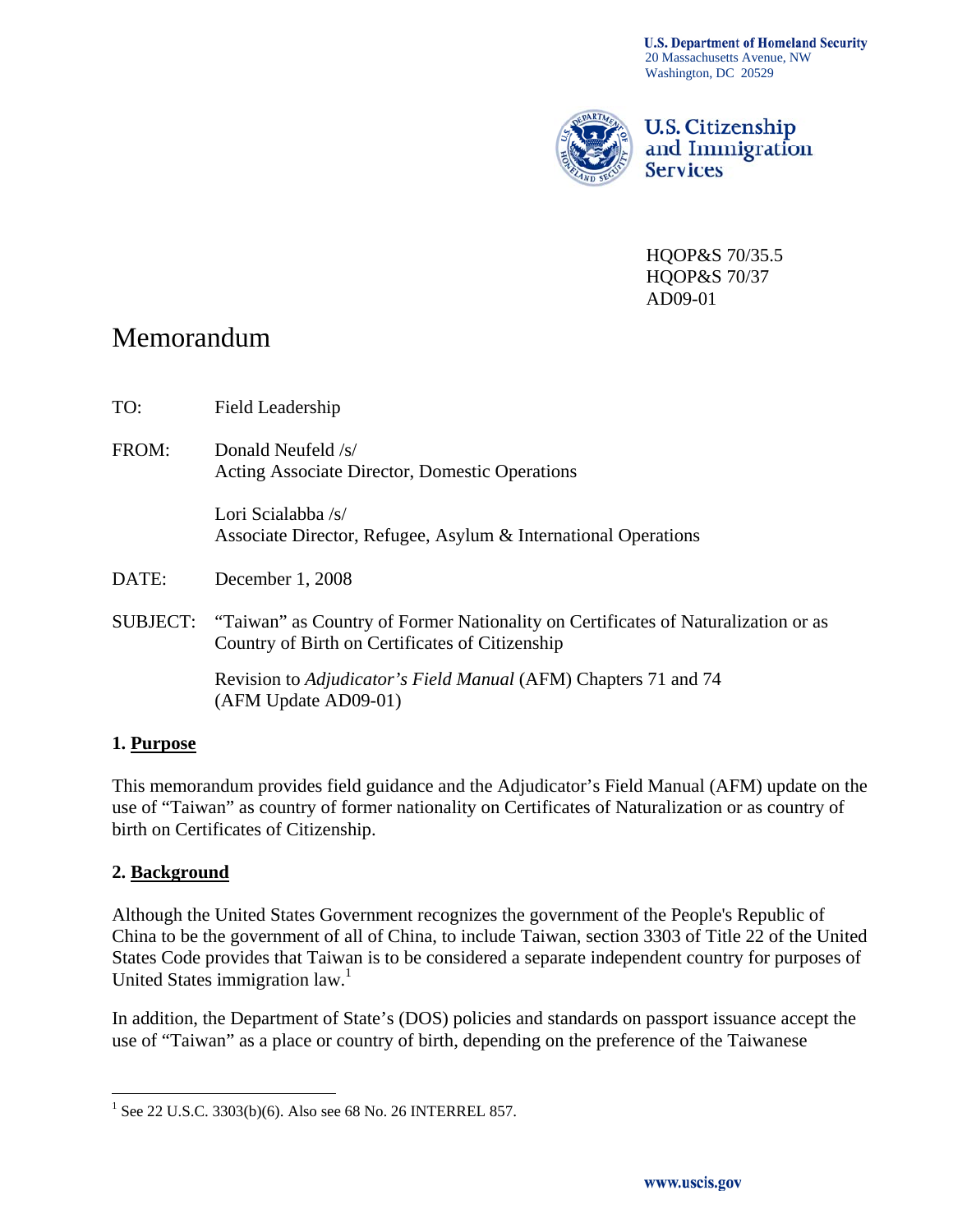"Taiwan" as Country of Former Nationality on Certificates of Naturalization or as Country of Birth on Certificates of Citizenship (AD09-01) HQOP&S 70/35.5; HQOP&S 70/37 Page 2

applicant and the supporting documentation.<sup>2</sup> USCIS should be consistent with DOS policy on accepting the use of "Taiwan" as a place or country of birth, as provided in this memorandum.

Given that USCIS Certificates of Naturalization list the naturalized citizen's country of former nationality rather than their country of birth, this memorandum also clarifies that "Taiwan" may be used as a country of nationality, to include country of former nationality.<sup>3</sup>

## **3. Field Guidance and AFM Update**

All USCIS offices are directed to comply with the following guidance. The Adjudicator's Field Manual (AFM) Chapter 71.1 entitled "Acquisition and Derivation" and Chapter 74.2 entitled "Partby-Part Discussion of Form N-400 Data" are amended by:

- Adding one paragraph and a "note" to subchapter  $71.1(f)(2)$  at the end of the bulleted point entitled "Birth Data;"
- Revising the title heading of subchapter  $74.2(a)(2)$  and adding six paragraphs and a "note" at the end of  $(a)(2)$ ; and
- Adding one sentence to subchapter  $74.2(c)(3)$  at the end of subparagraph (B).

The revisions read as follows:

# **71.1 Acquisition and Derivation.**

# **(f) Adjudicating the Application.**

\* \* \* \* \*

(2) A Review of a Number of Important Data Elements on the Forms.

\* \* \*

• Birth data:

\* \* \*

The adjudicator should confirm that the applicant has indicated the correct country of birth and nationality on their Form N-600, Form N-600K, or Form N-644. (Note that Certificates of Citizenship denote country of birth and not country of nationality.)

**Note:** In the case of Taiwan, an applicant may indicate "Taiwan" as the country of birth on their application so long as the proof of birth documentation submitted supports their claim. Accordingly, the Certificate of Citizenship of such an applicant should be issued showing "Taiwan" as the country of birth. See Chapter 74.2(a)(2) of this manual for further guidance on the use of "Taiwan" as country of birth or nationality.

\* \* \* \* \*

 $\overline{a}$ 

<sup>&</sup>lt;sup>2</sup> See 7 Foreign Affairs Manual (FAM) 1340 Appendix D. Note that United States passports may not be issued showing place of birth as "Taiwan, China," "Taiwan, Republic of China," or "Taiwan ROC."<br><sup>3</sup> USCIS Certificates of Citizenship and DOS United States passports denote country or place of birth rather than country

of nationality.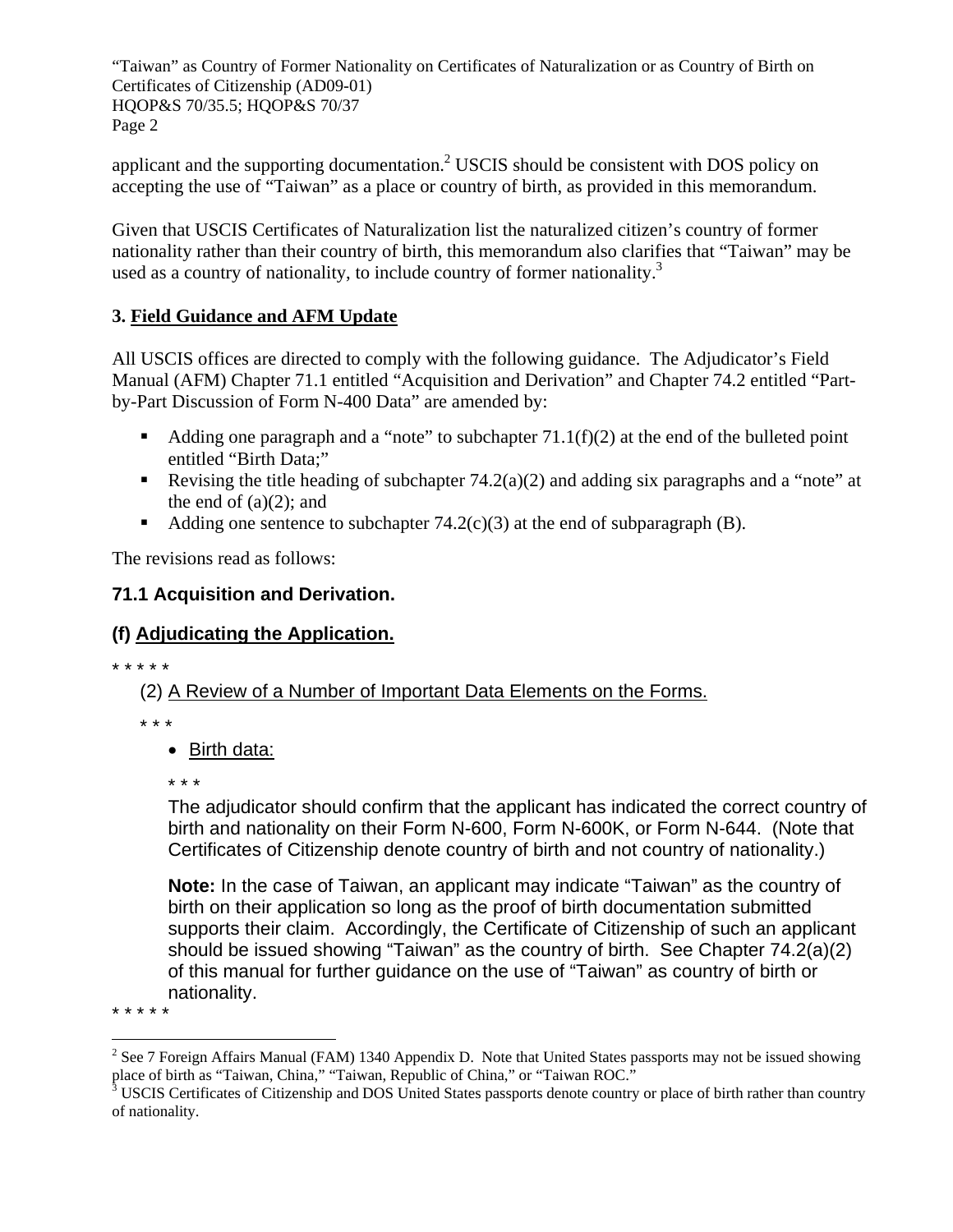"Taiwan" as Country of Former Nationality on Certificates of Naturalization or as Country of Birth on Certificates of Citizenship (AD09-01) HQOP&S 70/35.5; HQOP&S 70/37 Page 3

## **74.2. Part-by-Part Discussion of Form N-400 Data.**

## **(a) Part 1: Information About You.**

\* \* \* \* \*

(2) Review of Applicant's Information:

\* \* \*

#### 4. Country of Birth and Country of Nationality.

\* \* \*

In the case of Taiwan, an applicant who was born in Taiwan may indicate "Taiwan" as the country of birth on their Form N-400 so long as the proof of birth documentation submitted supports their claim.

Similarly, an applicant who holds a Taiwan passport may indicate "Taiwan" as the country of nationality on their Form N-400. (Taiwan passports denote "Republic of China"). Accordingly, the Certificates of Naturalization of such applicants, holding Taiwan passports at the time of the favorable adjudication of their Form N-400, should be issued showing "Taiwan" as the country of former nationality.

The adjudicator must not require an applicant to list "Taiwan, PRC," "Taiwan, China," "Taiwan, Republic of China," "Taiwan, ROC," or "People's Republic of China" as the country of birth or nationality on Form N-400 if the applicant has indicated "Taiwan" and the documentary evidence submitted supports their claim.

On the other hand, an applicant who holds a People's Republic of China (PRC) passport should indicate "People's Republic of China" as the country of nationality on their Form N-400. (PRC passports denote "People's Republic of China"). Accordingly, the Certificates of Naturalization of such applicants, holding PRC passports at the time of the favorable adjudication of their Form N-400, should be issued showing "People's Republic of China" as the country of former nationality.

Note that some applicants may have been born in the PRC but currently hold a Taiwan passport because they moved from the mainland (PRC) to Taiwan long ago. For those applicants, the country of birth should be listed as "People's Republic of China" and the country of nationality should be listed as "Taiwan" on their Form N-400.

For purposes of data entry into Central Index System (CIS) or Computer Linked Application Information Management System Version 4.0 (CLAIMS 4), the corresponding country codes are "TAIWA" (268) for Taiwan and "CHINA" (245) for People's Republic of China. (These country codes exist in CIS and CLAIMS 4.)

**Note:** In general, if a Certificate of Naturalization is issued that does not conform to the supportable facts shown on the applicant's Form N-400, or a clerical error was made by USCIS in preparing the certificate, the applicant may file Form N-565, Application for Replacement Naturalization/Citizenship Document, without fee